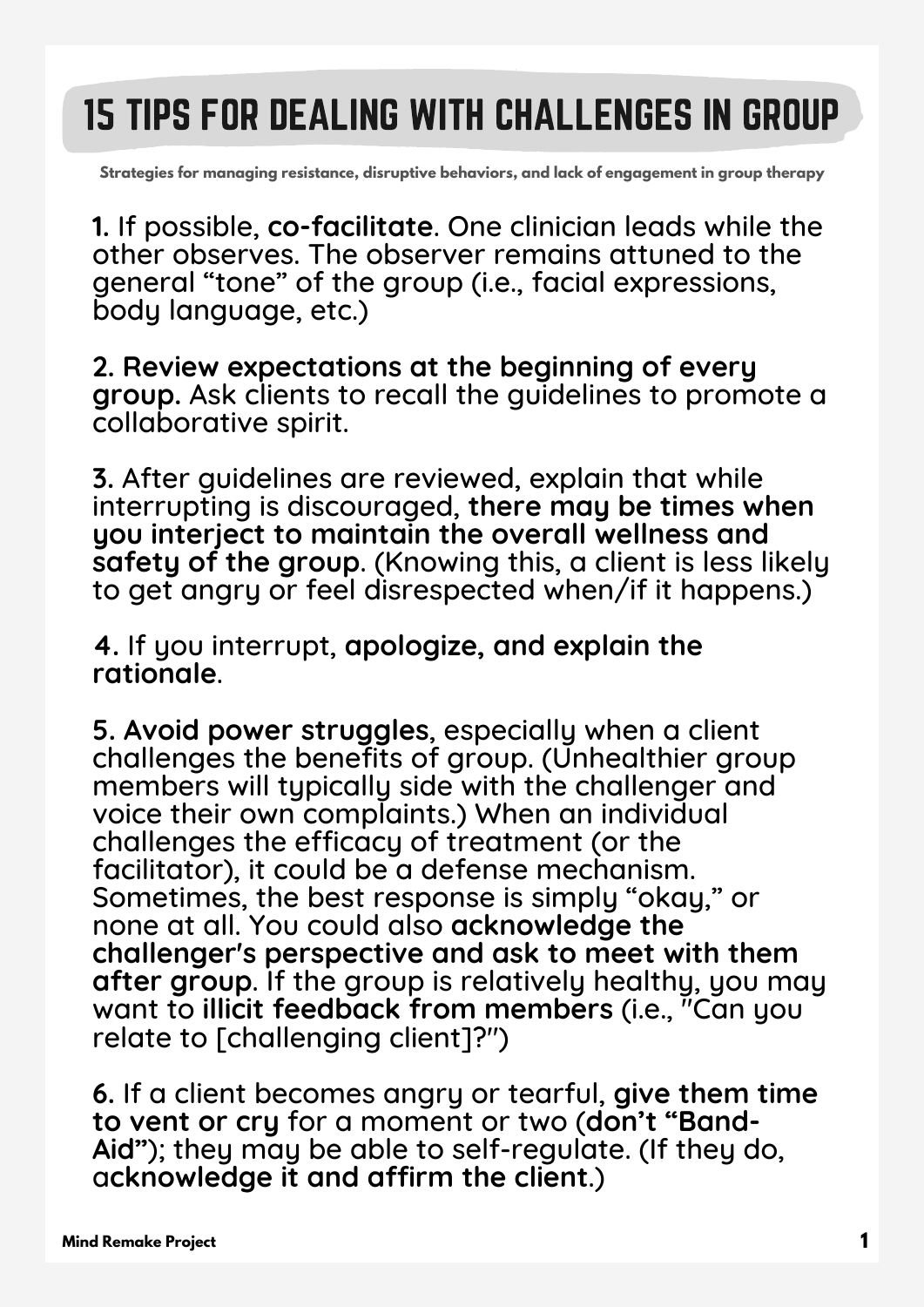## TIPS FOR DEALING WITH CHALLENGES IN GROUP (CONT.)

**7.** If a client's anger escalates to a disruptive level, **ask them to take a break**. At this point, their behavior is potentially triggering others. **Don't raise your voice to match theirs. Direct them step out and ask them to return when they're ready.** You may have to repeat yourself several times; remain firm and calm, and they will eventually hear you.

**8.** If a client is disrespectful (cursing at you or another client, name-calling, insulting, etc.) while escalated, **let them know it's not okay, but avoid a lengthy explanation or attempts to problem-solve**. (A simple "Hey, that's not okay" works well.) Later, bring it up when they're in a space to process.

**9.** Once the escalated client exits, briefly **acknowledge what happened and let the group know you plan to follow up**. (Don't ignore the incident.) If another client wants to talk about it, **ask them to share how it made them feel, but stress that it's not okay to talk about another group member when they're not there**. (Say, "Consider how you might feel if we talked about you when you couldn't defend yourself or explain.")

**10.** After a blow-up (once everyone is calm), it may be productive for the entire group to **process it with the person who escalated**. Group members can empathize/relate, share their observations and/or how it made them feel, and offer feedback.

**11.** If other disruptive behaviors occur (side conversations, snoring, etc.), **address them in the moment** (unless to do so would be shameful to the individual). Objectively point out the behavior and explain how it's disruptive. Refer back to the group guidelines. If appropriate, ask group members to chime in as to how it affects them. Ignoring a behavior that hinders the group process sends a message that it's acceptable, which impacts the integrity of the group and encourages further disruptive behaviors.